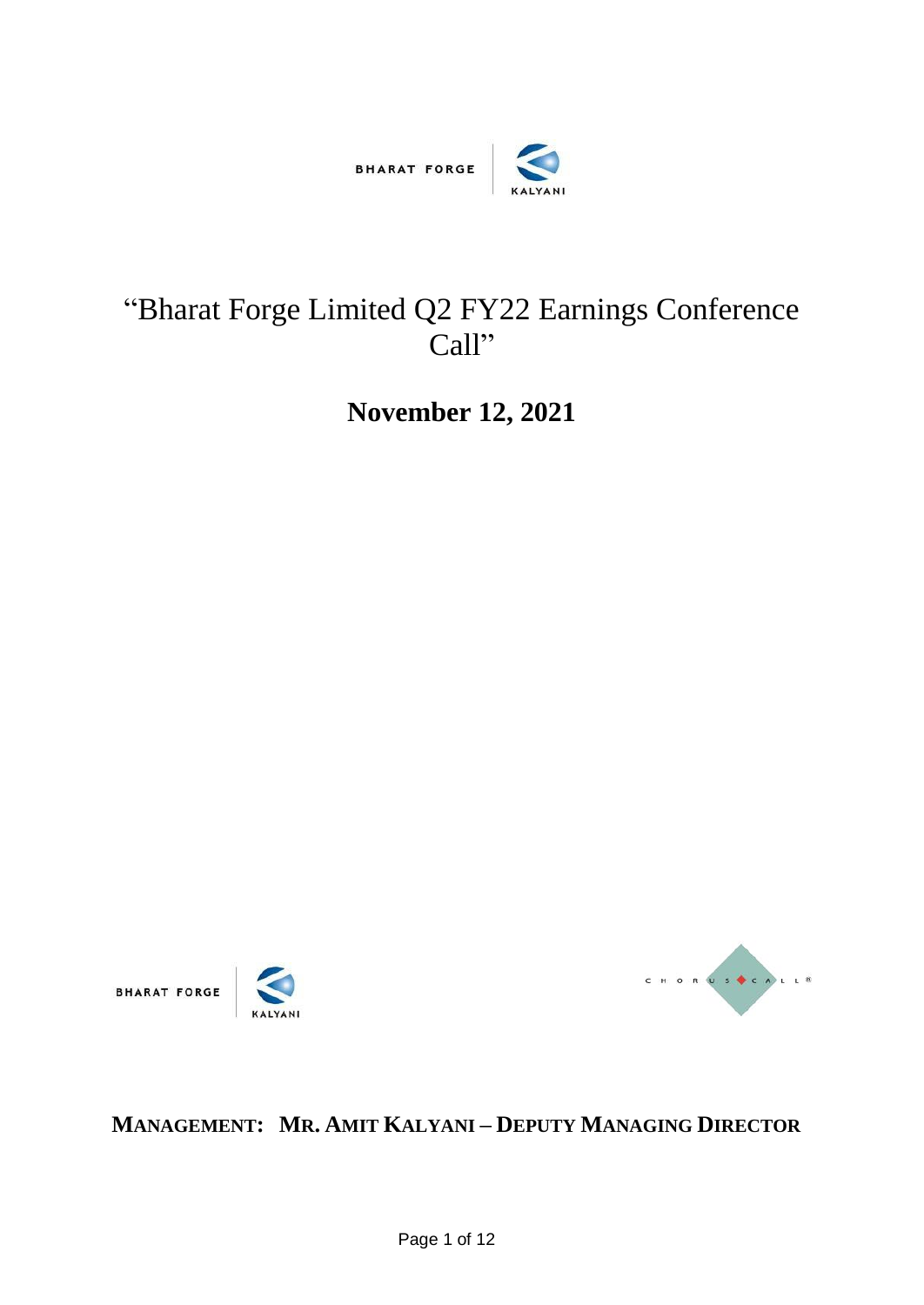

**Moderator:** Ladies and gentlemen, Good day and welcome to Bharat Forge Limited Q2 FY22 Earnings Conference Call. As a reminder, all participant lines will be in the listen-only mode and there will be an opportunity for you to ask questions after the presentation concludes. Should you need assistance during the conference call, please signal an operator by pressing '\*' and then '0' on your touchtone phone. Please note that this conference is being recorded. I now hand the conference over to Mr. Amit Kalyani. Thank you and over to you, Sir.

**Amit Kalyani**: Good afternoon ladies and gentlemen and thank you for joining us at our half yearly analyst call. This is Amit Kalyani and I have with me our finance, sales investor relations and operations team. I take you through some quick highlights and then I will open up for Q&A. Highlight for Quarter 2 was our revenue was little over 1,600 crore or Rs. 16 billion which is almost double of last year same quarter and significantly higher by 17% by the previous quarter. In terms of EBITDA our EBITDA margin at 28.3% and total EBITDA of 455 crores was significantly higher again by about 18% than the last quarter and much higher than the last year. Profit after tax at 311 crores also was about 86% higher in the previous quarter. In terms of our overseas subsidiary we have a half year revenue of 1,663 crores and an EBITDA of 11.3% which is basically a result of the intense cost optimization and product mix improvement and operational improvement that we have made.

> If you look at our standalone business the demand was robust in Q2 across sectors and geographies. Domestic revenues grew by 40% while exports grew by 4.4%. Other operating income includes 110 million of RoDTEP benefit which is approved from Jan 1 21 to June 30<sup>th</sup> 21. Despite the continuing import and logistic cost pressure EBITDA margins came in at a healthy 28.3% which was similar to similar quarter. We have seen a some improvement in our return ratios due to the improvement in capacity utilizations. Our ROC today stands at about 17.8% and RONW about 14.8%. In terms of cash flow, we have invested 234 crores in payment of CAPEX in H1 of 22 and 270 crores in our subsidiaries which include Sanghvi Forge acquisition the North American aluminum plant and Kalyani power train limited.

> I am happy to report that Sanghvi acquisition has been PBT positive in the first quarter after our acquisition. In terms of end market our domestic markets continue to do well across both PV and commercial vehicles export market and demand consumer demand it is very robust including the lead time and wait time for delivery of vehicles. Unfortunately, there is an issue with production and delivery due to the chip shortage and other logistic related issues which is disturbing or impeding the ability of OEMs to build vehicles at the rate at which they need to. So, we expect that as the chip shortage eases out this pent-up demand to result in higher production. Industrial segment continues to do well across all segments and geographies one new product development by Bharat Forging a very short time was the aluminum forge cylinders for medical bed oxygen.

> Here we have had an order of about a 1,000 cylinders which will be completed between Q2 and Q3 and we are now looking at creating a long-term business opportunity for this. Our center for light weighting and e-mobility starting to gain traction with order wins from both automotive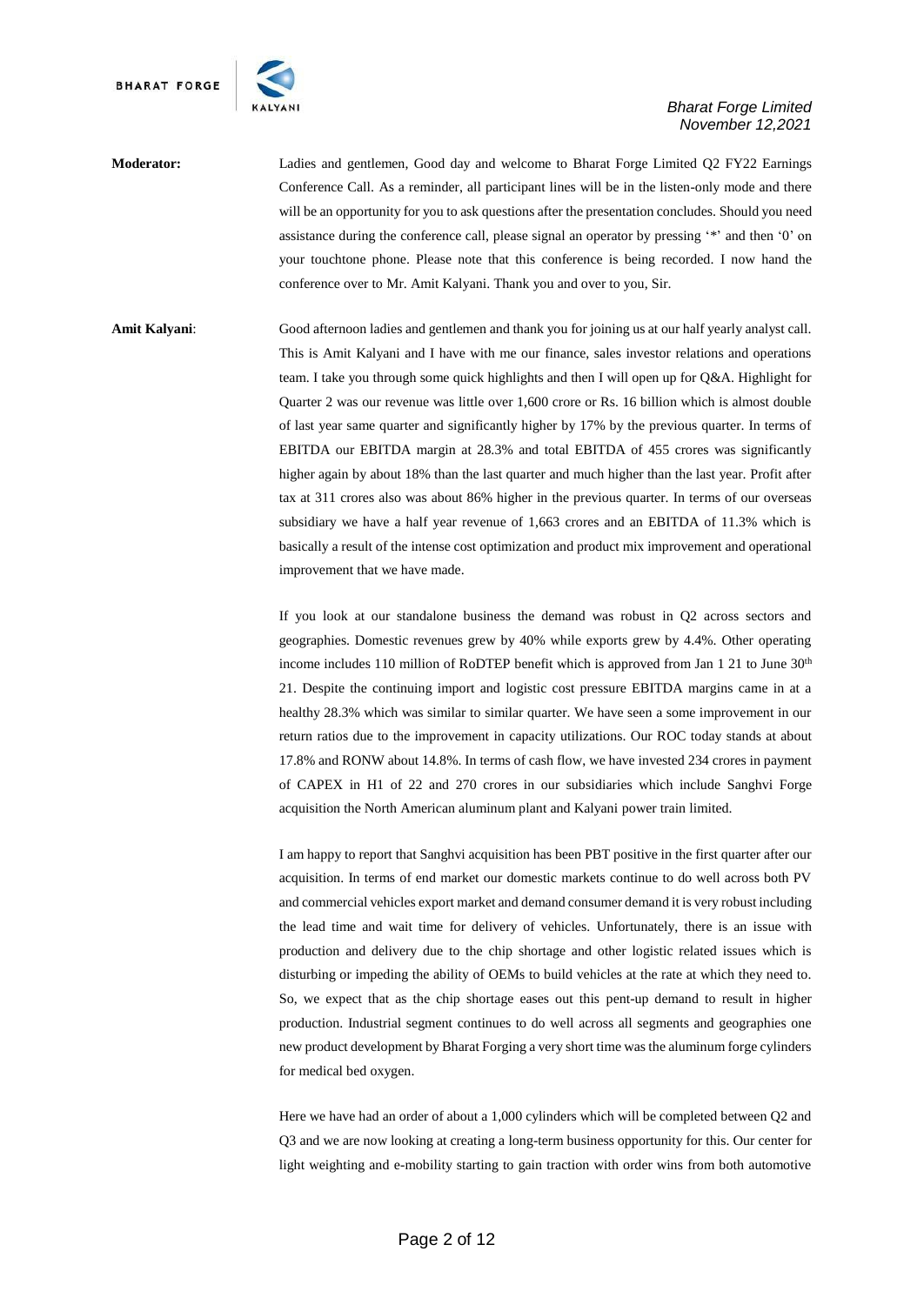

and industrial customers. We expect this to see increased I mean see the results of this from FY23 onwards. On the e-mobility front we are continuing developing our product and technology strategy and localization and with some near launch events coming up on the horizon with customers for their new products and launches.

In terms of outlook we expect the standalone business to continue witnessing growth on the domestic front and the export industrial front while the export automotive business will be under some pressure because this will be the quarter where the chip shortage is going to have the most impact. The overseas subsidiaries we expect to end the entire year with a double digit EBITDA margins in spite of the adverse impact of the chip shortage which will be visible in the second half numbers which will be slightly lower than first half, but still will be a double digit EBITDA for the whole year which in terms of overall let us say market related scenario is a pretty good performance and will continue to grow and become even stronger as our aluminum business grows and ramps up in US and Europe. Europe our capacity is already setup and plant is running it is only a matter of program ramping up which will start from December, January of this year.

So, I think that is really all I wanted to talk about. Most of the other information is in our update so I thought that we could spent a little more time on Q&A. So, I will be happy to take your questions and try and answer your questions.

**Moderator**: Thank you very much. We will now begin the question-and-answer session. The first question is from the line of Kapil Singh from Nomura. Please go ahead.

**Kapil Singh:** Firstly I wanted to check on this EV products that we are working on related to e-mobility and also the EV startup if you could talk about what are the products where you think Bharat Forge would be building order book or competencies and how do you see the EV start up investment evolving over the next one or two years?

**Amit Kalyani**: So let us talk about first components in terms of components we have two categories of components we are focusing on. One is light weighting components which are metallurgical product either forged or cast which were supplying to a variety of OEMs across the world and that business is ramping up quite aggressively. Just in terms of forging we have enough capacity today to take our aluminum forging business from approximately currently 70 million to about 250 million with the capacities on hand and order book on hand. Secondly this does not include the casting side that business will also ramp up over the next two to three years and we expect that this will also grow at a double digit pace, but more interestingly and exciting for us is our entire e-mobility components and systems business where we are supplying power electronics, control electronics, components, systems and subsystems for EVs all the way from 48 volt to 800 volt. So, here we have embedded systems-based products like DC-DC controller. AC-DC controllers, inverters, butterfly controllers and all kinds of products. So here we expect revenues to start from next year and ramp up substantially by 23 24 to triple digit million-dollar kind of figure then we have other components which we are now exploring getting into and I think once we have finalized everything we will have a EV communication strategy with the shareholders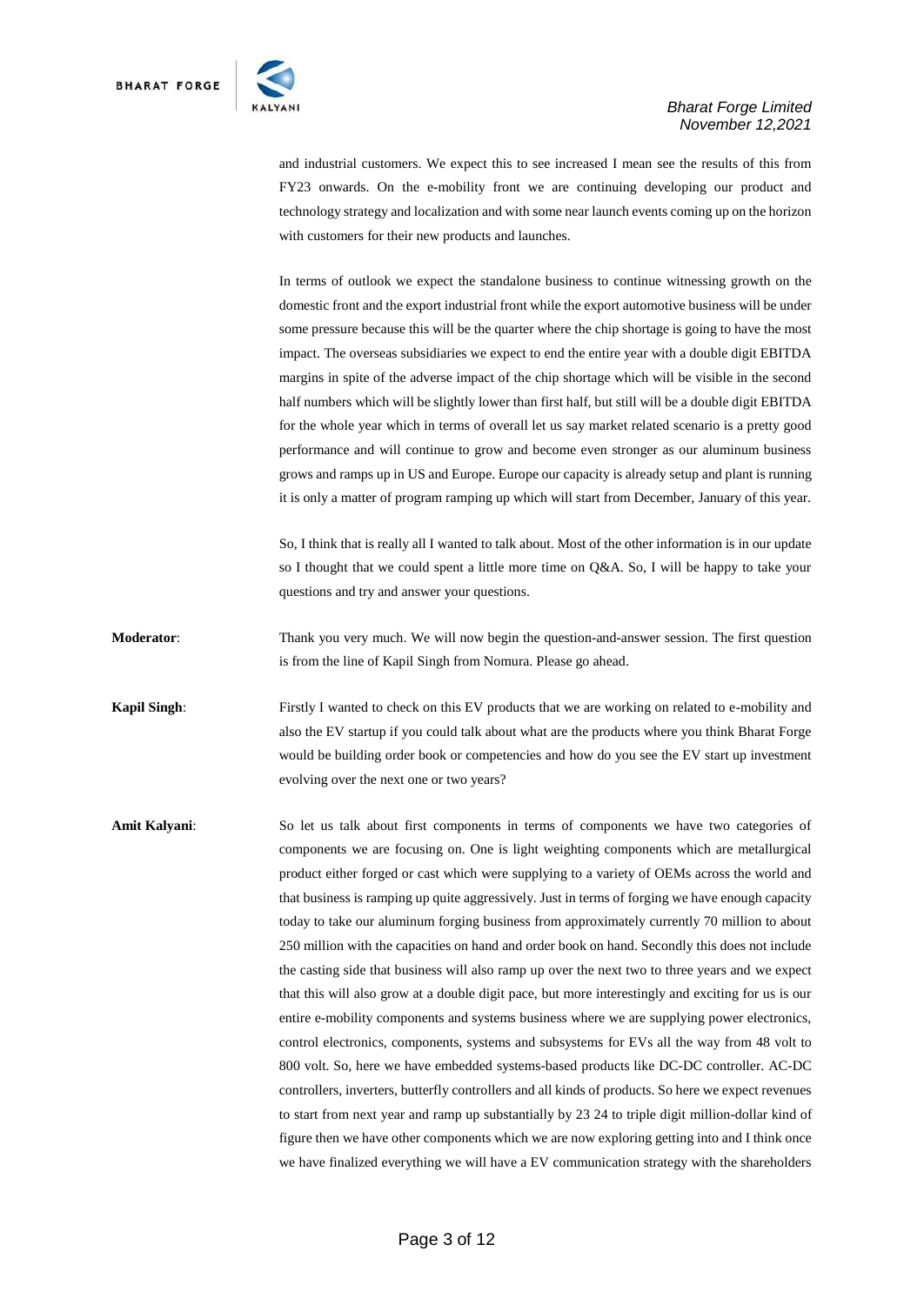

and analyst, but suffice to say that EV is going to be one of the main growth drivers of our company in the 24 period to 26 period and then beyond and you asked me about startup. So, I believe that there is a great opportunity for startups in the commercial vehicle space that is the last mile delivery space and the person mobility space. The last mile delivery space opportunity is the largest in North America, in Europe and the personal mobility space opportunity is on the two wheeler and three wheeler which is very big in India and I believe that electrification of these two sectors and these two markets or three markets will happen very rapidly and we are fairly well positioned both from a metallurgical products point of view and from electrical products point of view to cater to companies in this sector and we have a roadmap and game plan to do that.

- **Kapil Singh**: I also had a follow up on the same when we talk about power electronics for which category of products have we seen traction I mean two wheelers, four wheelers EV there where are we already seeing traction in terms of order book win and we have also talked about this aluminum this aluminum Forge cylinders so what are the potential opportunities from these kind of products which you would target?
- **Amit Kalyani**: So our current revenue from the e-mobility, power electronics, control electronics is approximately are companies revenue that are about 12 to 15 million Euros and this will grow over time and we are here supplying high voltage to there is 650 volt to 800 volt applications which are high voltage applications for let us say application which are in the 250 to 350 kilowatt both on highway and off highway, but largely off highway which are industrial use and on the automotive side we have applications from 48 volts to 80 volts which are for two wheeler and three wheeler which we are already supplying. We now have about orders for a 1,000 vehicles to supply this. So, this is in a ramp up phase, but it will definitely grow. On the cylinder side as I mentioned we currently have one order which we are in the process of executing and that will get finished by Q3, but we see an opportunity for a continuing business in this market or in this sector in varied applications globally on a steady state basis. So, we are creating a marketing organization to take care of that.
- **Moderator**: Thank you. The next question is from the line of Bhalchandra Shinde from Kotak Life. Please go ahead.
- **Bhalchandra Shinde**: Sir about exports we would like to know that as you mentioned on the media also that EV overall industrial prospects are also improving so looking at all the tractions how we see the export growth over next one to two years?
- **Amit Kalyani**: Are you saying quarters or year your voice is breaking I am not able to hear you.
- **Bhalchandra Shinde**: Next one to two years not a quarter in next one to two years how we see?
- **Amit Kalyani**: Next two years we see very strong export prospects and growth and we have long term contracts in place so I think in good position there.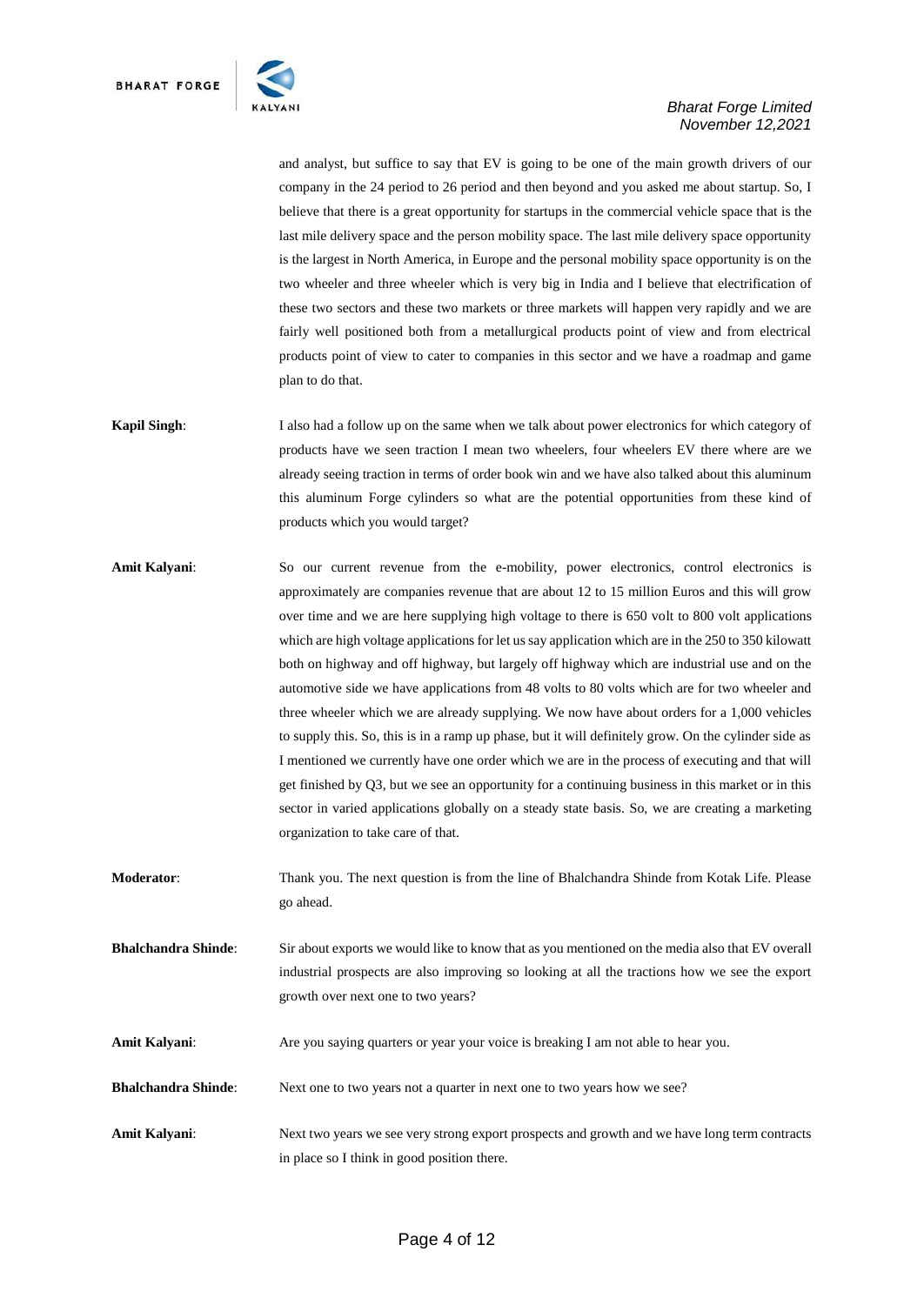

| <b>Bhalchandra Shinde:</b> | Currently our oil and gas is showing a strong traction?                                                                                                                                                                                                                                                  |
|----------------------------|----------------------------------------------------------------------------------------------------------------------------------------------------------------------------------------------------------------------------------------------------------------------------------------------------------|
| Amit Kalyani:              | Yes oil and gas is strong and getting stronger and I think winter is coming overall because of<br>decarburization the use of gas is going to go up and shale fracking for gas is very competitive<br>option especially for the US. So that is going to be a strong market going forward.                 |
| <b>Bhalchandra Shinde:</b> | In near term because of this chip shortage how we see the impact in near term will it affect our<br>overall export sales or because it is I think only 10% of the total sales PV related sales and most<br>of the other sales is related to CV do we see impacting CV also because of the chip shortage? |
| Amit Kalyani:              | Both in CV and PV because of the chip shortage in Q3 there will be a shortage impact in Q3.<br>Basically, the demand is getting deferred if you go to US and you want to buy a new car we have<br>to wait 6 to 9 months and same for a truck.                                                            |
| <b>Bhalchandra Shinde:</b> | So we will see that kind of impact?                                                                                                                                                                                                                                                                      |
| Amit Kalyani:              | That is going to be percentage impact it is not drastic.                                                                                                                                                                                                                                                 |
| <b>Bhalchandra Shinde:</b> | Will industrial able to compensate what decline we will see in CV because of the chip shortages<br>or CV relative subdued at least in near term?                                                                                                                                                         |
| Amit Kalyani:              | I think overall Q3 it remains to be seen because there are lot of factors driving this, but overall<br>we will still have a good performance in $Q3$ , but not as good as it would have been if there was<br>no chip shortage so there will be a dip over Q2 and Q3 but not very large.                  |
| Moderator:                 | Thank you. The next question is from the line of Ashutosh Tiwari from Equirus Securities.<br>Please go ahead.                                                                                                                                                                                            |
| <b>Ashutosh Tiwari:</b>    | So you mentioned this forge aluminum cylinders will still be there in third quarter so this quarter<br>we have done 69 crores will it be around similar levels in next quarter as well?                                                                                                                  |
| Amit Kalyani:              | A little bit higher.                                                                                                                                                                                                                                                                                     |
| <b>Ashutosh Tiwari:</b>    | And domestic industrial how are you seeing the trend and where you see good growth over next<br>say one or two years?                                                                                                                                                                                    |
| Amit Kalyani:              | So we have created a strategy to grow our domestic industrial business quite aggressively. There<br>are number of sectors where we see opportunity and we believe that we can easily double if not<br>more than double grow our domestic industrial business over the next three years or so.            |
| <b>Ashutosh Tiwari:</b>    | So you are talking about which what would be base of this doubling of revenue like this year<br>revenue you are talking about on that base you can double?                                                                                                                                               |
| Amit Kalyani:              | More than.                                                                                                                                                                                                                                                                                               |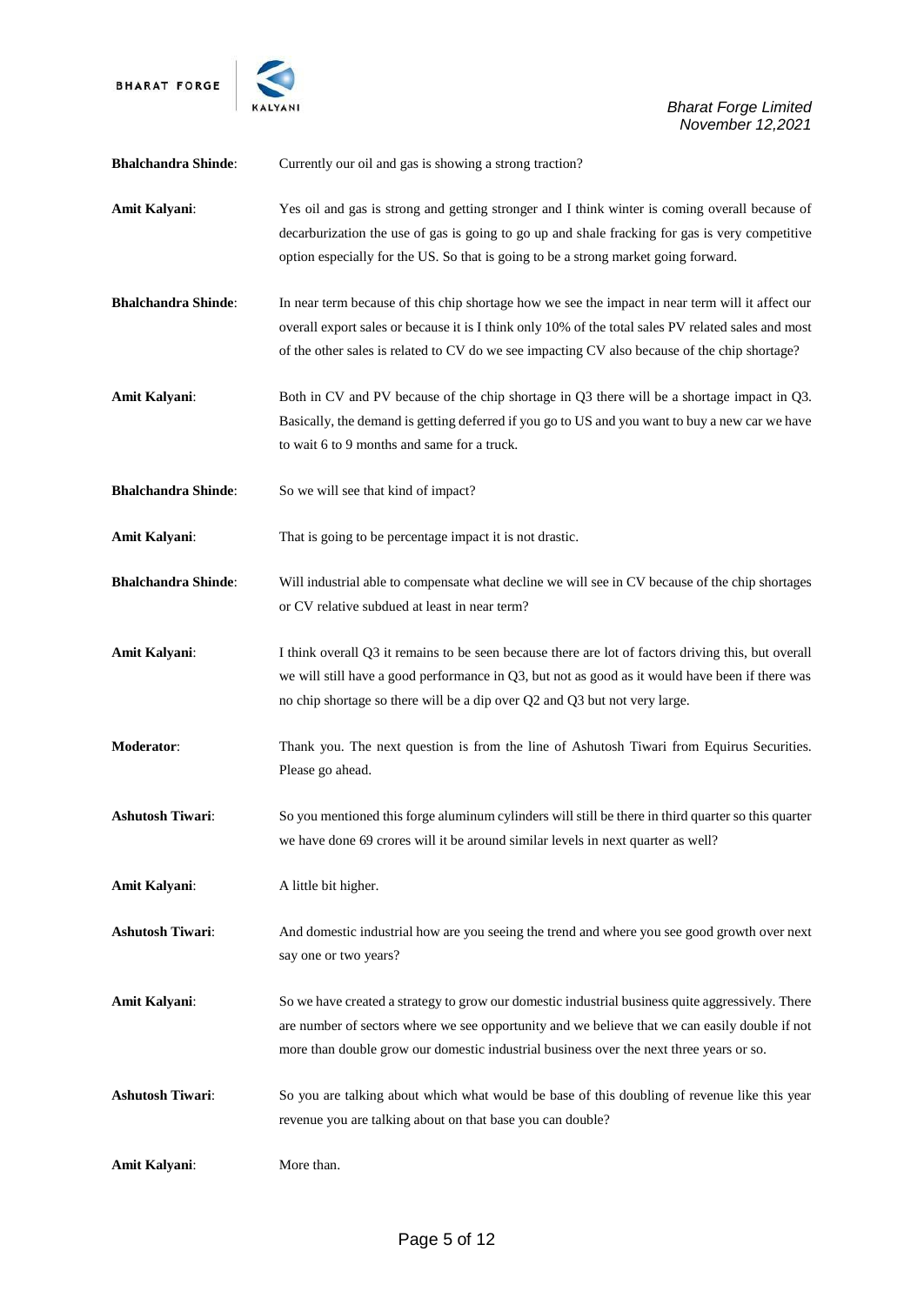

| <b>Ashutosh Tiwari:</b> | But this sectors probably that you are probably more bullish up on or you are seeing that?                                                                                                                                                                                                                                                                                                                                                                                                                                                                                                                                                                                                                                                                                                                                                                                                                                                                                                                                                                                                                               |
|-------------------------|--------------------------------------------------------------------------------------------------------------------------------------------------------------------------------------------------------------------------------------------------------------------------------------------------------------------------------------------------------------------------------------------------------------------------------------------------------------------------------------------------------------------------------------------------------------------------------------------------------------------------------------------------------------------------------------------------------------------------------------------------------------------------------------------------------------------------------------------------------------------------------------------------------------------------------------------------------------------------------------------------------------------------------------------------------------------------------------------------------------------------|
| <b>Amit Kalyani:</b>    | I do not want to talk about that in too much detail because lot of other people get ideas from that<br>so let us just leave it at that and we made an acquisition of a company as you know Sanghvi<br>Forging which has a facility very similar to ours. Each of those facilities can do easily<br>somewhere in the region of 50,000 to 60,000 tons of forgings and that itself is about \$100 million<br>of business so \$110, \$120 so that is the kind of opportunity and that facility is today operating<br>at less than 100 crores in sales so we have growth opportunity.                                                                                                                                                                                                                                                                                                                                                                                                                                                                                                                                         |
| <b>Ashutosh Tiwari:</b> | And export industrial what was the revenue from the oil and gas segment in this quarter?                                                                                                                                                                                                                                                                                                                                                                                                                                                                                                                                                                                                                                                                                                                                                                                                                                                                                                                                                                                                                                 |
| <b>Amit Kalyani:</b>    | About 200 crores.                                                                                                                                                                                                                                                                                                                                                                                                                                                                                                                                                                                                                                                                                                                                                                                                                                                                                                                                                                                                                                                                                                        |
| <b>Ashutosh Tiwari:</b> | I think major ramp up has come from there only in this quarter?                                                                                                                                                                                                                                                                                                                                                                                                                                                                                                                                                                                                                                                                                                                                                                                                                                                                                                                                                                                                                                                          |
| <b>Amit Kalyani:</b>    | Little bit last quarter was about 170.                                                                                                                                                                                                                                                                                                                                                                                                                                                                                                                                                                                                                                                                                                                                                                                                                                                                                                                                                                                                                                                                                   |
| <b>Ashutosh Tiwari:</b> | And lastly in passenger vehicle side in domestic market I think revenue has gone up recently<br>quarter-on-quarter, so is it like new orders or what is driving this growth?                                                                                                                                                                                                                                                                                                                                                                                                                                                                                                                                                                                                                                                                                                                                                                                                                                                                                                                                             |
| Amit Kalyani:           | There are a lot of business from some of the new entrant and from some of the new products<br>launch by some of the international car companies in India and those products which we have<br>got orders for are very successful and therefore we are getting substantial traction there.                                                                                                                                                                                                                                                                                                                                                                                                                                                                                                                                                                                                                                                                                                                                                                                                                                 |
| <b>Moderator:</b>       | Thank you. The next question is from the line of Mukesh from Emkay Global. Please go ahead.                                                                                                                                                                                                                                                                                                                                                                                                                                                                                                                                                                                                                                                                                                                                                                                                                                                                                                                                                                                                                              |
| <b>Mukesh:</b>          | So, I want to understand how do you see the impact of the US infra bill on the demand class<br>construction equipments segments?                                                                                                                                                                                                                                                                                                                                                                                                                                                                                                                                                                                                                                                                                                                                                                                                                                                                                                                                                                                         |
| <b>Amit Kalyani:</b>    | No, the point the US has decided to spent 500 plus billion dollars on infrastructure and this is<br>going to go in areas like roads, bridges, water, rain, electricity and basic infrastructure. So, when<br>you have basic infrastructure this kind of infrastructure spending has a tremendous catering<br>impact throughout the whole ecosystem. So, this will boost truck production, this will boost<br>demand for trucks, demand for construction equipment, demand for high horse power engines,<br>for diesel gensets, for compressors, all kinds of equipment even airports are being now looked<br>at from upgradation because a lot of US infrastructure which was build in the 40s and 50s was<br>last upgraded in the 70s and 80s and 40 years is a long time and you can see the impact of the<br>degradation in the US infrastructure every winter when you have storms and power outages. So,<br>I think this is a very good step it will definitely improve the quality of infrastructure and quality<br>of life in the US, but also provides massive boost to the US economy and global supply chains. |
| <b>Mukesh:</b>          | So how was the price increase impact this quarter on the revenue?                                                                                                                                                                                                                                                                                                                                                                                                                                                                                                                                                                                                                                                                                                                                                                                                                                                                                                                                                                                                                                                        |
| Amit Kalyani:           | Steel impact about 50 crores.                                                                                                                                                                                                                                                                                                                                                                                                                                                                                                                                                                                                                                                                                                                                                                                                                                                                                                                                                                                                                                                                                            |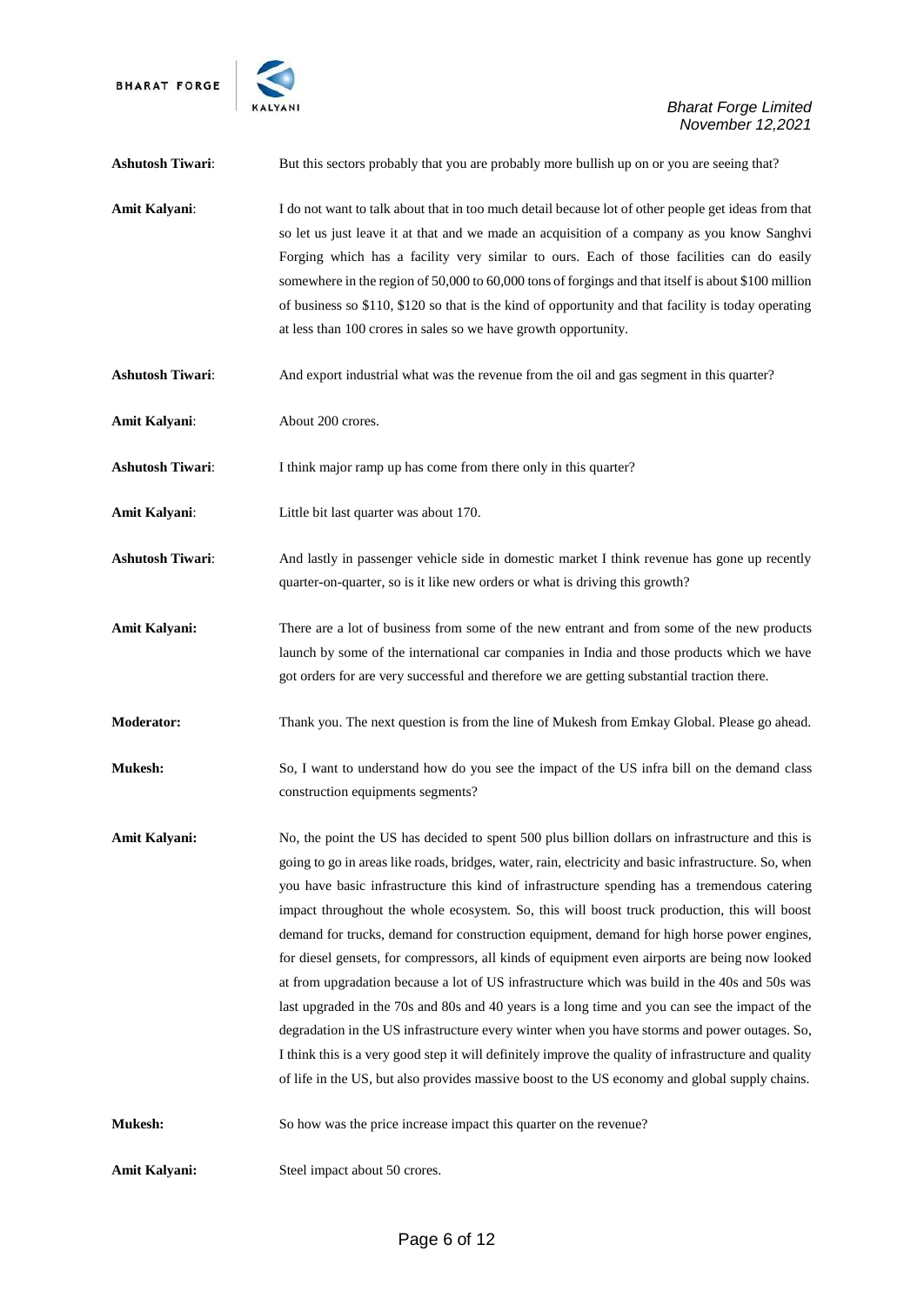

| <b>Mukesh:</b>        | And what was the logistic cost increase maybe sequential year-on-year?                                                                                                                                                                                                                                                                                                                                                                                                                                                                                                                                                                                                                               |
|-----------------------|------------------------------------------------------------------------------------------------------------------------------------------------------------------------------------------------------------------------------------------------------------------------------------------------------------------------------------------------------------------------------------------------------------------------------------------------------------------------------------------------------------------------------------------------------------------------------------------------------------------------------------------------------------------------------------------------------|
| <b>Amit Kalyani:</b>  | I am not going to share that.                                                                                                                                                                                                                                                                                                                                                                                                                                                                                                                                                                                                                                                                        |
| Mukesh:               | And the USD INR realization this quarter?                                                                                                                                                                                                                                                                                                                                                                                                                                                                                                                                                                                                                                                            |
| Amit Kalyani:         | 74.                                                                                                                                                                                                                                                                                                                                                                                                                                                                                                                                                                                                                                                                                                  |
| <b>Mukesh:</b>        | And sir the last question any update On the ATAGS                                                                                                                                                                                                                                                                                                                                                                                                                                                                                                                                                                                                                                                    |
| <b>Amit Kalyani:</b>  | Our final trials are done now some user introduction trials are going on. I think very soon we<br>should hear something.                                                                                                                                                                                                                                                                                                                                                                                                                                                                                                                                                                             |
| <b>Moderator:</b>     | Thank you. The next question is from the line of Jinesh Gandhi from Motilal Oswal. Please go<br>ahead.                                                                                                                                                                                                                                                                                                                                                                                                                                                                                                                                                                                               |
| <b>Jinesh Gandhi:</b> | First couple of clarification one is the RoDTEP benefit indicated was 11 crores 107 million is<br>that right?                                                                                                                                                                                                                                                                                                                                                                                                                                                                                                                                                                                        |
| Amit Kalyani:         | Yes rupees yes.                                                                                                                                                                                                                                                                                                                                                                                                                                                                                                                                                                                                                                                                                      |
| <b>Jinesh Gandhi:</b> | And this was for from 1st Jan till now?                                                                                                                                                                                                                                                                                                                                                                                                                                                                                                                                                                                                                                                              |
| Amit Kalyani:         | January to June.                                                                                                                                                                                                                                                                                                                                                                                                                                                                                                                                                                                                                                                                                     |
| <b>Jinesh Gandhi:</b> | And what it would be for the current quarter?                                                                                                                                                                                                                                                                                                                                                                                                                                                                                                                                                                                                                                                        |
| Amit Kalyani:         | 7 crores.                                                                                                                                                                                                                                                                                                                                                                                                                                                                                                                                                                                                                                                                                            |
| <b>Jinesh Gandhi:</b> | And secondly with respect to CAPEX so how should we look at CAPEX considering that at<br>console level we have already invested about 506 crore on CAPEX so what should be the full<br>year expectation both on standalone and console basis?                                                                                                                                                                                                                                                                                                                                                                                                                                                        |
| <b>Amit Kalyani:</b>  | See as we have told you will be spending about 75 million on our plant in the US that is funded<br>by equity and some amount of debt. We have no CAPEX in India right now. Our CAPEX in<br>India will be under 100 crores and the only CAPEX that will remain is whatever CAPEX we<br>need to do for in the US. Today in the US we are seeing a lot of demand for our US older forging<br>plant also. So, we are doing some CAPEX there basically to put robotics and automation and<br>some maintenance to clean up some cycle time issues etcetera to make it more productive that<br>will be in the order of may be between 7 million, 8 million over the next year and half that is<br>about it. |
| <b>Jinesh Gandhi:</b> | But the first half standalone CAPEX was close to 250 crores so we are seeing incremental 100<br>crores over and above that?                                                                                                                                                                                                                                                                                                                                                                                                                                                                                                                                                                          |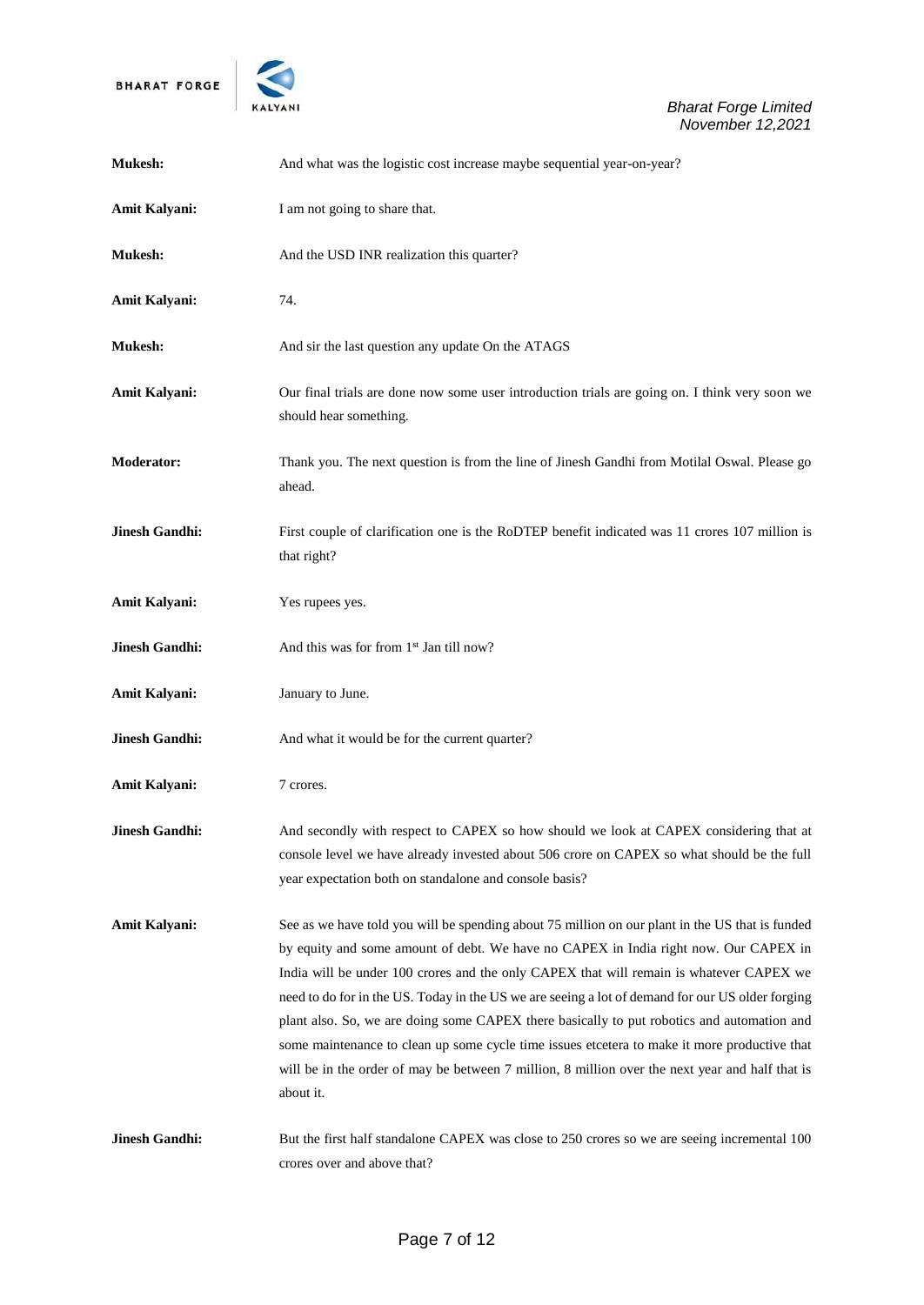

| <b>Amit Kalyani:</b>  | That was payment for previously sanctioned and implemented CAPEX including some<br>movement of our hammer from Pune to Varanasi and so on and so forth.                                                                                                                                                                                                                                                                                                                                                                    |
|-----------------------|----------------------------------------------------------------------------------------------------------------------------------------------------------------------------------------------------------------------------------------------------------------------------------------------------------------------------------------------------------------------------------------------------------------------------------------------------------------------------------------------------------------------------|
| <b>Jinesh Gandhi:</b> | And over and above this 100 crores for the remaining period?                                                                                                                                                                                                                                                                                                                                                                                                                                                               |
| Amit Kalyani:         | Yes I think that should be all for the next half.                                                                                                                                                                                                                                                                                                                                                                                                                                                                          |
| <b>Jinesh Gandhi:</b> | And secondly in the passenger vehicle exports we have seen a QoQ decline so was that primarily<br>because of chip shortage impact or there is something else to it?                                                                                                                                                                                                                                                                                                                                                        |
| Amit Kalyani:         | Basically, the chip shortage see what has happened with chip shortage is that as the OEM have<br>fewer chips they have to decide on which vehicles they put them and typically they are putting<br>them on the highest margin vehicle. So, they are putting them on the Cadillac, Escalade and<br>navigators of the world which produce the highest margin for vehicle for the manufacture. So,<br>although a number of vehicle manufacture are going down the profits of some of the OEMs are<br>remaining fairly robust. |
| <b>Moderator:</b>     | Thank you. The next question is from the line of Amit Mirani from JP Morgan Chase. Please go<br>ahead.                                                                                                                                                                                                                                                                                                                                                                                                                     |
| <b>Amit Mirani:</b>   | My first question was on the e-mobility components that you talked about so you said that you<br>also started to supply in the 48 volt to 80 volt which is for two wheeler and three wheeler this is<br>entirely India right?                                                                                                                                                                                                                                                                                              |
| Amit Kalyani:         | This is currently entirely India.                                                                                                                                                                                                                                                                                                                                                                                                                                                                                          |
| <b>Amit Mirani:</b>   | And the 48 volts and in that range these components could also be used for hybrid card if I am<br>not wrong and is there an opportunity that you have?                                                                                                                                                                                                                                                                                                                                                                     |
| Amit Kalyani:         | Our products is not designed for hybrid cars because we see hybrid as a stepping stone to full<br>electric. We are focusing on full electric solution. Our aluminum forge and car component are<br>going into hybrid and EV, but eventually it will all switch in to EV.                                                                                                                                                                                                                                                   |
| <b>Amit Mirani:</b>   | And you also talk about in domestic passenger vehicle segment you won some new orders, so<br>what kind of components are these engine components or are these some other kind of<br>components that you are doing now?                                                                                                                                                                                                                                                                                                     |
| Amit Kalyani:         | This is a combination of engine, transmission and chassis component in light weighting.                                                                                                                                                                                                                                                                                                                                                                                                                                    |
| Moderator:            | Thank you. The next question is from the line of Sonal Gupta from L&T Mutual Fund. Please<br>go ahead.                                                                                                                                                                                                                                                                                                                                                                                                                     |
| <b>Sonal Gupta:</b>   | Just on the India industrial bid I mean you do on some orders on Kalyani M4 etcetera so have<br>those started kicking in?                                                                                                                                                                                                                                                                                                                                                                                                  |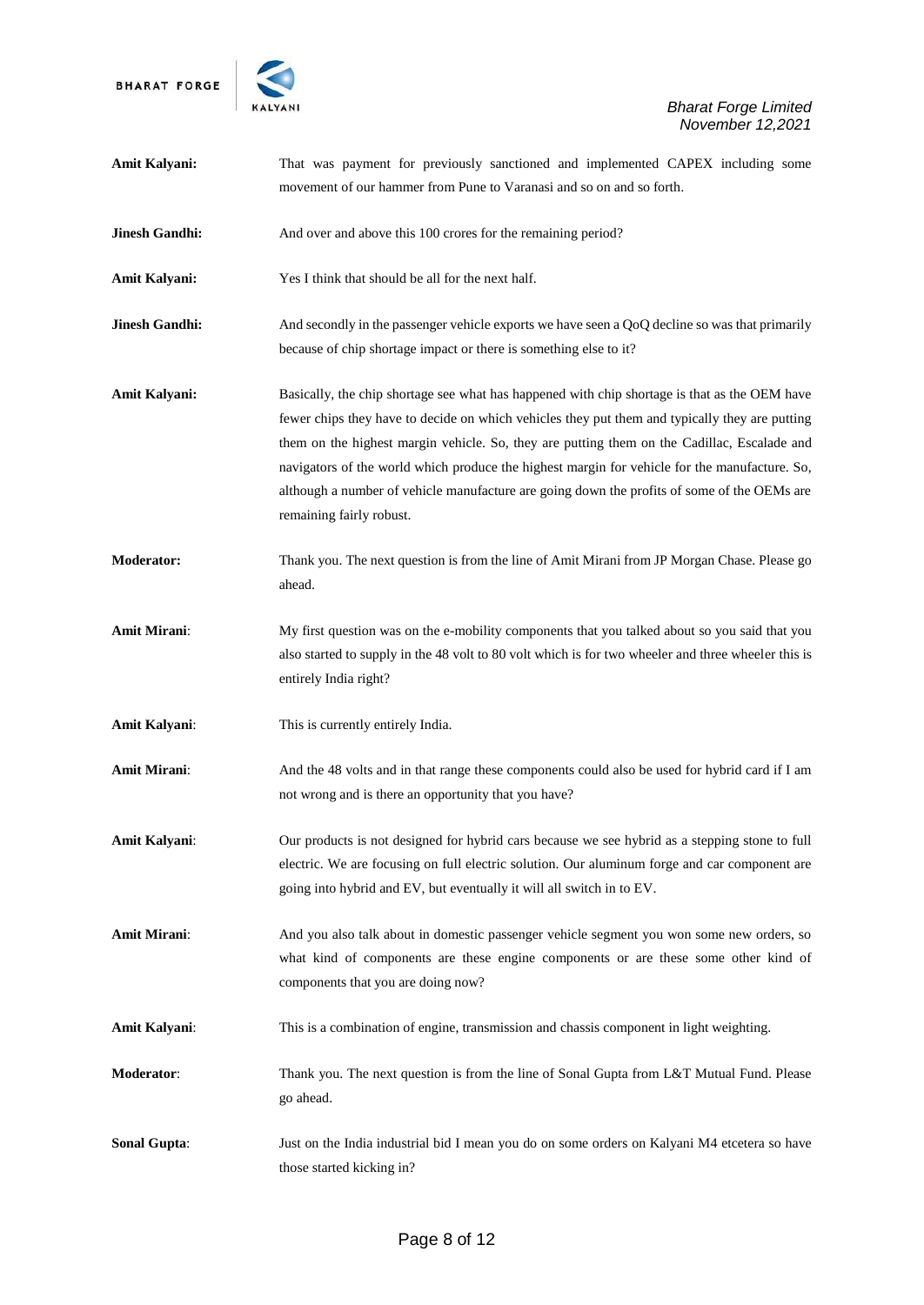

| Amit Kalyani:       | No the deliveries for that will start in Q3 and actually realistic the delivery will happen in Q4.                                                                                                                                                                                                                                                                                                                                                                                                                                                                                                                                                                                                                                                                                              |
|---------------------|-------------------------------------------------------------------------------------------------------------------------------------------------------------------------------------------------------------------------------------------------------------------------------------------------------------------------------------------------------------------------------------------------------------------------------------------------------------------------------------------------------------------------------------------------------------------------------------------------------------------------------------------------------------------------------------------------------------------------------------------------------------------------------------------------|
| <b>Sonal Gupta:</b> | So, that order will be executed over what period?                                                                                                                                                                                                                                                                                                                                                                                                                                                                                                                                                                                                                                                                                                                                               |
| Amit Kalyani:       | Between Q4 and Q1 of next year because of the COVID situation in April and May we had delay<br>of about two months.                                                                                                                                                                                                                                                                                                                                                                                                                                                                                                                                                                                                                                                                             |
| <b>Sonal Gupta:</b> | So I mean like even if the cylinder orders get completed in Q3 then we should not see negative<br>or a decline in Q4 on the industrial side?                                                                                                                                                                                                                                                                                                                                                                                                                                                                                                                                                                                                                                                    |
| Amit Kalyani:       | No, I mean that the defense business will start kicking in Q4.                                                                                                                                                                                                                                                                                                                                                                                                                                                                                                                                                                                                                                                                                                                                  |
| <b>Sonal Gupta:</b> | I mean like how do you see I mean like the inventory situation which our customers now are<br>they given the supply chain disruptions are there running with a higher inventory or will that<br>also lead to some sort of a destocking risk?                                                                                                                                                                                                                                                                                                                                                                                                                                                                                                                                                    |
| Amit Kalyani:       | No because I do not think there is a significant increase in inventory I would say may be the<br>increase in inventory is to the tune of may be 10 to 15 days in that range I do not think it is more<br>than that and really the demand is very strong at least that is what our customer tell us and what<br>we hear from companies that publish this information and you know today the issue is that<br>logistic change where in the old days we could forecast that between 31 days and 33 days the<br>material from our plant would reach the US today that can vary anywhere between 50 and 75<br>days. So, we have to also provide some amount of cushion for that, but I think overall we are<br>okay. Our primary focus is to make sure that we do not create any customer stoppages. |
| <b>Sonal Gupta:</b> | And just on I mean like by when do we see like this will we start seeing improving on the<br>Sanghvi forge thing from next year onwards?                                                                                                                                                                                                                                                                                                                                                                                                                                                                                                                                                                                                                                                        |
| Amit Kalyani:       | We are already become profitable first quarter itself at a PBT level we have become black and<br>we will see quarter by quarter we will see growth.                                                                                                                                                                                                                                                                                                                                                                                                                                                                                                                                                                                                                                             |
| <b>Sonal Gupta:</b> | Any plan do you have longer term to will that will be a subsidiary or that is already included?                                                                                                                                                                                                                                                                                                                                                                                                                                                                                                                                                                                                                                                                                                 |
| Amit Kalyani:       | It is already 100% subsidiary.                                                                                                                                                                                                                                                                                                                                                                                                                                                                                                                                                                                                                                                                                                                                                                  |
| <b>Sonal Gupta:</b> | I am just asking because in terms of the standalone numbers will it get included in the standalone<br>number that is what we are trying to understand?                                                                                                                                                                                                                                                                                                                                                                                                                                                                                                                                                                                                                                          |
| Amit Kalyani:       | It comes in our subsidiary and solely on subsidiary, but it is a small number right now. In the<br>first goal there was to fix that place, fix the technical issues, fix the maintenance issues, quality<br>issues, cash flow issues, people issues and then take and execute new business.                                                                                                                                                                                                                                                                                                                                                                                                                                                                                                     |
| <b>Sonal Gupta:</b> | Just last question again a clarification on the CAPEX on a cash flow basis tell us what is the<br>CAPEX for this year both standalone and international?                                                                                                                                                                                                                                                                                                                                                                                                                                                                                                                                                                                                                                        |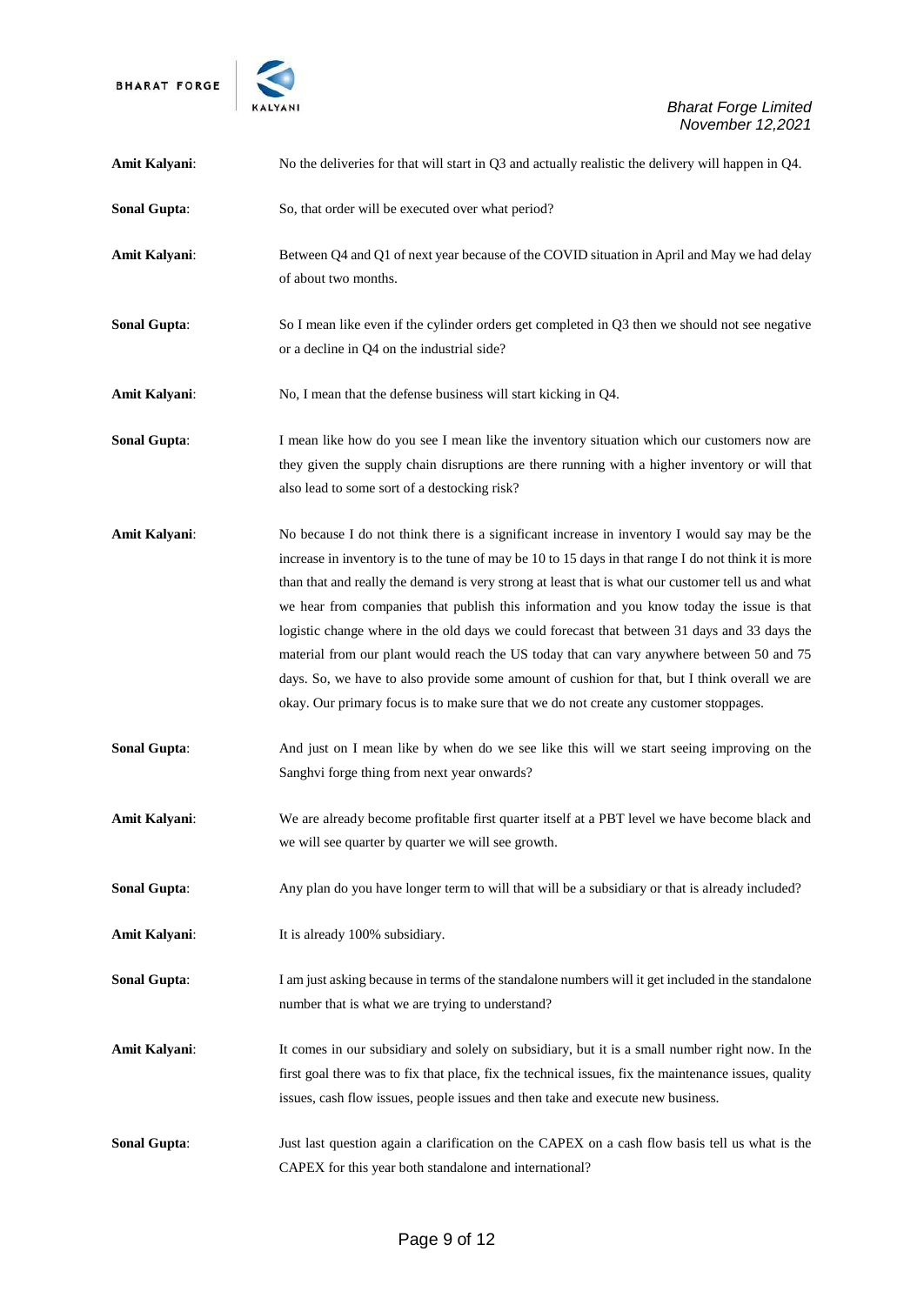

| Amit Kalyani:       | What we have today spent roughly is about 500 crores for the first half between standalone and<br>overseas. Standalone we will probably spend about 100 more crores this year and overseas<br>probably about close to 75 crores, 80 crores maybe 100 crores at a round number you are talking<br>about 700 crores.                                                                                      |
|---------------------|---------------------------------------------------------------------------------------------------------------------------------------------------------------------------------------------------------------------------------------------------------------------------------------------------------------------------------------------------------------------------------------------------------|
| <b>Sonal Gupta:</b> | And where should this number be next year how do you see that?                                                                                                                                                                                                                                                                                                                                          |
| Amit Kalyani:       | See next year we do not need to make any forging capacity investments over here for sure and I<br>would say overall CAPEX should not be more than about 250 to 300 crores.                                                                                                                                                                                                                              |
| <b>Moderator:</b>   | Thank you. The next question is from the line of Jinesh Gandhi from Motital Oswal. Please go<br>ahead.                                                                                                                                                                                                                                                                                                  |
| Jinesh Gandhi:      | Just couple of clarifications firstly you mentioned Euro 12 to 15 million dollar of power<br>electronic revenue so is this entirely for some are Refu JV or beyond that as well?                                                                                                                                                                                                                        |
| Amit Kalyani:       | It is entirely Refu right now plus what we are shipping from India to Refu 50% of that value I<br>will just ship from here.                                                                                                                                                                                                                                                                             |
| Jinesh Gandhi:      | You said 40%.                                                                                                                                                                                                                                                                                                                                                                                           |
| Amit Kalyani:       | 30% of that is being ship from here currently.                                                                                                                                                                                                                                                                                                                                                          |
| Jinesh Gandhi:      | And secondly with respect to overseas operations you indicated double digit margins for full<br>year so when first half was already close to 11% do you expect that will improve from there on<br>or 11% to 12% is where it should stabilize?                                                                                                                                                           |
| Amit Kalyani:       | I think 11 will moderate a little bit because of the chip shortage creating overall reduction in<br>demand, but I think for the full year we will have a double-digit number and then next year as<br>our aluminum plant ramps up we will see a substantial increase.                                                                                                                                   |
| <b>Moderator:</b>   | Thank you. The next question is from the line of Pramod Kumar from UBS Securities. Please<br>go ahead.                                                                                                                                                                                                                                                                                                  |
| Pramod Kumar:       | Amit just a follow up on the different side in addition to the artillery guns is there anything else<br>which you are seeing which is kind of seeing some progress in terms of various changes of the<br>tending of the tendering or the testing I am just trying to understand by when which quarter do<br>you expect some meaningful defense revenues cannons to come in?                             |
| Amit Kalyani:       | Today we have three areas where we have let us say made significant progress. One is on the<br>artillery guns, one is the vehicles and third is on this mounted guns that we have made. So, we<br>have made a light strike vehicle called the Garuda and we have a MGS which is a 15539 mounted<br>on a 4 by 4. So, these are the three areas. Today we have order for the vehicle side for the lighter |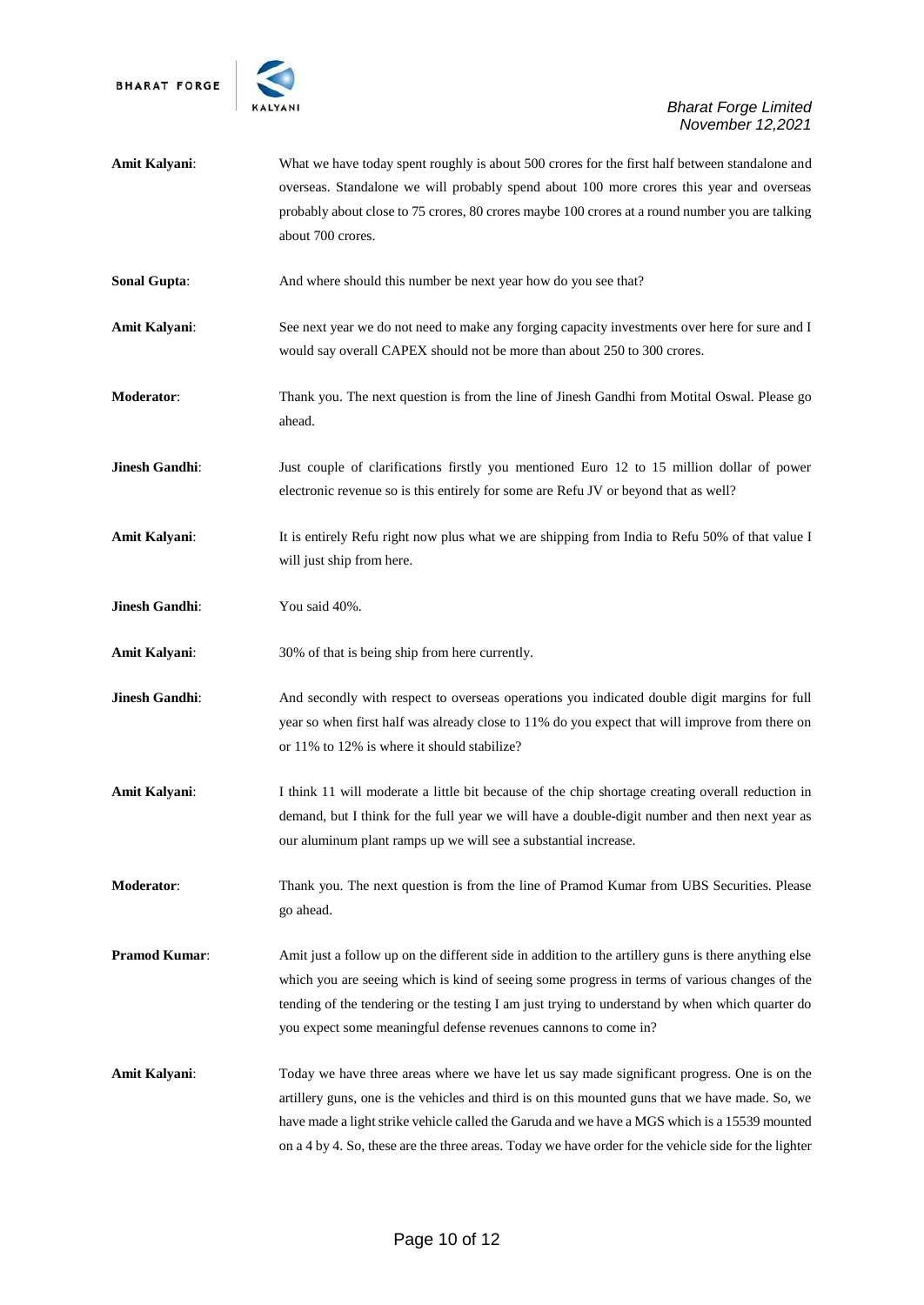

vehicle and for the heavy vehicle. On the gun side we have one gun in testing which has reached the final stage and on the mounted gun side we are now going for testing.

**Pramod Kumar:** By when do you expect this to become a meaningful part of your business?

**Amit Kalyani**: What do you define as meaningful 5%, 10%, 15%?

**Pramod Kumar:** 5% to 10% to begin with.

**Amit Kalyani**: So let us say if you are saying 10% I would say it would take about two years or so.

**Pramod Kumar:** And second question on the CV demand recovery Amit you have been a better of cycles company has seen so many cycles, how do you see the cycle playing out there is massive increase in fuel prices on one end there is a surplus tonnage capacity which got created few years back and also there is some bit of incremental competition or a more organized railways in form of dedicated freight corridor and all that, so given your experience have you seen the production schedule which has come from the OEMs so far in line with what you expect or they are kind of lagging?

**Amit Kalyani**: Right now we are seeing Q3 higher than Q2 and Q4 higher than Q3, but over a more longer term I expect that you will see a shift on the truck manufacturing side where you will have of highway trucks which are for construction and mining growing and then the ICV sector and the SPV sector growing because as you rightly said the heavy commercial vehicle not only is it the railways which is affecting or taking away markets, but it is the highways and the GST which has improved the kilometers per day or ton kilometers per day that is carried and therefore the efficiency of transportation has increased, but at the same time because of e-commerce and other things the demand of last mile delivery has substantially gone up and that will see a big growth in the ICV for the hub to spoke and then the small commercial vehicle for the last mile delivery.

- **Pramod Kumar:** If I can squeeze one question any updates on Torque in terms of product launch because the space is clearly excited the demand what we are seeing in terms of bookings or interest and order backlog is quite huge even on two wheelers so if you can just help us understand how do you see Torque kind of?
- **Amit Kalyani**: We have invested in Torque because we think that they have a good product and that we can get into their supply chain and learn the product technology and the supply side, but in terms of the day-to-day operations of Torque I am not directly involved, but I am certain that they are in a position where in a few months they will make some announcement about their product launch etcetera.

**Pramod Kumar:** Can you talk more about your existing supplies to any electric vehicles, start up for traditional OEM business you want to share of this of this product?